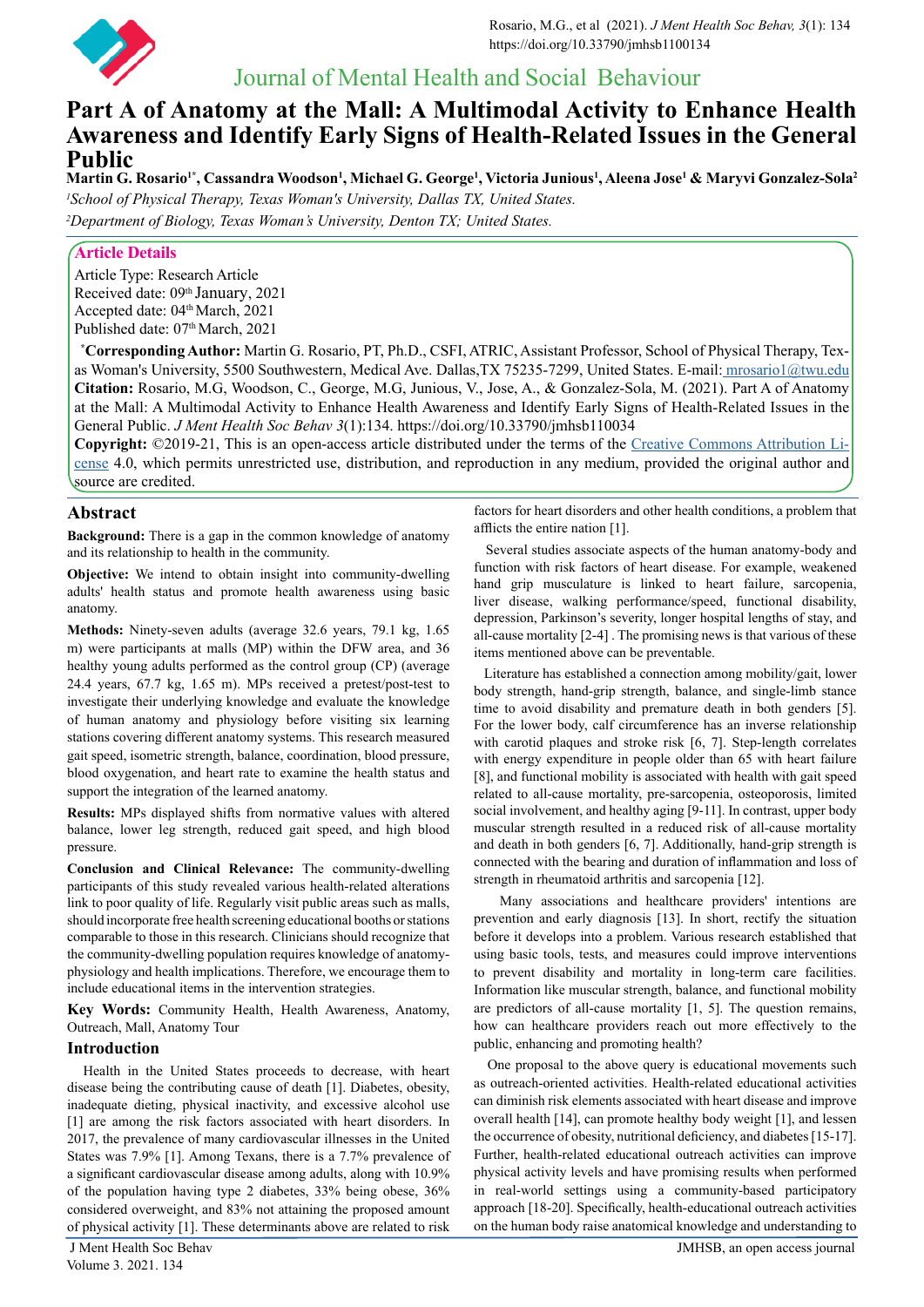all involved, thus underlining the value of health literacy, which can help diminish the risk factors identified with health conditions [21, 22].

 Considering the above mentioned, the proposed study aims to enhance health awareness in the community through an anatomy outreach educational activity. We speculate that participants will exhibit alterations from the normative in various assessment protocols, increasing the risk of developing comorbidities and health issues.

## **Methods**

In this study, we sent out emails to different malls in Texas and surrounding areas with information about the activity. We gathered qualitative and quantitative data from the Golden Triangle Mall in Denton, TX, and Music City Mall in Dallas, TX. Our sample was one of convenience, with participants being randomly selected as they entered the Mall or walked by the stations.

 In order to participate in this study, subjects had to meet the following criteria:

 Inclusion criteria: be 18 years or older, any gender, with the ability to ambulate without an assistive device.

Exclusion criteria: were minors or those under 18 years old,

women, and people that reported to be legally blind.

 After meeting the criteria mentioned above, all participants signed informed consent before involvement in the activity. The Institutional Review Board approved the study at West Coast University Center for Graduate Studies in Los Angeles, CA.

## **Participants**

Mall Participants (MPs). This study recruited 97 MPs, all subjects signed the informed consent however not all the MPs performer all tasks among the three different activities. The participants' age was 32.6 years, and the weight was 174.3 lbs, and height was 5'5" (Table 1). We recruited the subjects that visited the malls. A Graduate student stationed at the entrance of the activity location recruited participants. When partakers stopped to talk to the graduate scholar, a brief description of the activity was given. After participants agreed to partake in the outreach activity, they were brought to the entry table to read and sign the informed consent.

 Control Participants (CP) [23]. To compare the public profile with CP, this study recruited healthy young adults from TWU Dallas. CPs' averaged profile was aged 24.4 years, weight of 149.2 lbs, and height of 5'5" (Table 1).

| Mall<br>Sample Size | Mall Participants | Control<br>Sample<br><b>Size</b> | Control<br>Participants | P-value |
|---------------------|-------------------|----------------------------------|-------------------------|---------|
| 72                  | $m=32.6\pm 16.4$  | 36                               | $m=24.4\pm 3.3$         | 0.05    |
|                     | $n = 28$          |                                  |                         |         |
|                     | $n = 46$          |                                  |                         |         |
| 70                  | $m=174.3\pm46.9$  | 36                               | $m=149.2\pm27.9$        | 0.05    |
| 37                  | $m=5.5\pm0.3$     | 36                               | $m=5.5\pm0.4$           | 0.31    |
|                     | $m = 28.1$        |                                  |                         |         |
| 97                  | 128.2/81.2        |                                  |                         |         |
| 98                  | 85.4              |                                  |                         |         |
| 98                  | 95.6              |                                  |                         |         |
|                     |                   |                                  |                         |         |

and control data. Significance level set at p≤0.05.

# **Outreach activity**

Each partaker was given the purpose and layout of the activity. Participants then went to each of the six primary stations (see Figure 1), comprising the nervous system, special senses, musculoskeletal system, organ area, cardiovascular system, and respiratory system.

Participants completed health-related tests at each station involving balance, coordination, strength, mobility, and vitals. Then, before continuing to the next station, a team member (trained nursing scholars and physical therapy students) gave health-related anatomybased information about each system.



the participants to take the post-test and survey. Participant's faces are covered for purposes of being anonymous.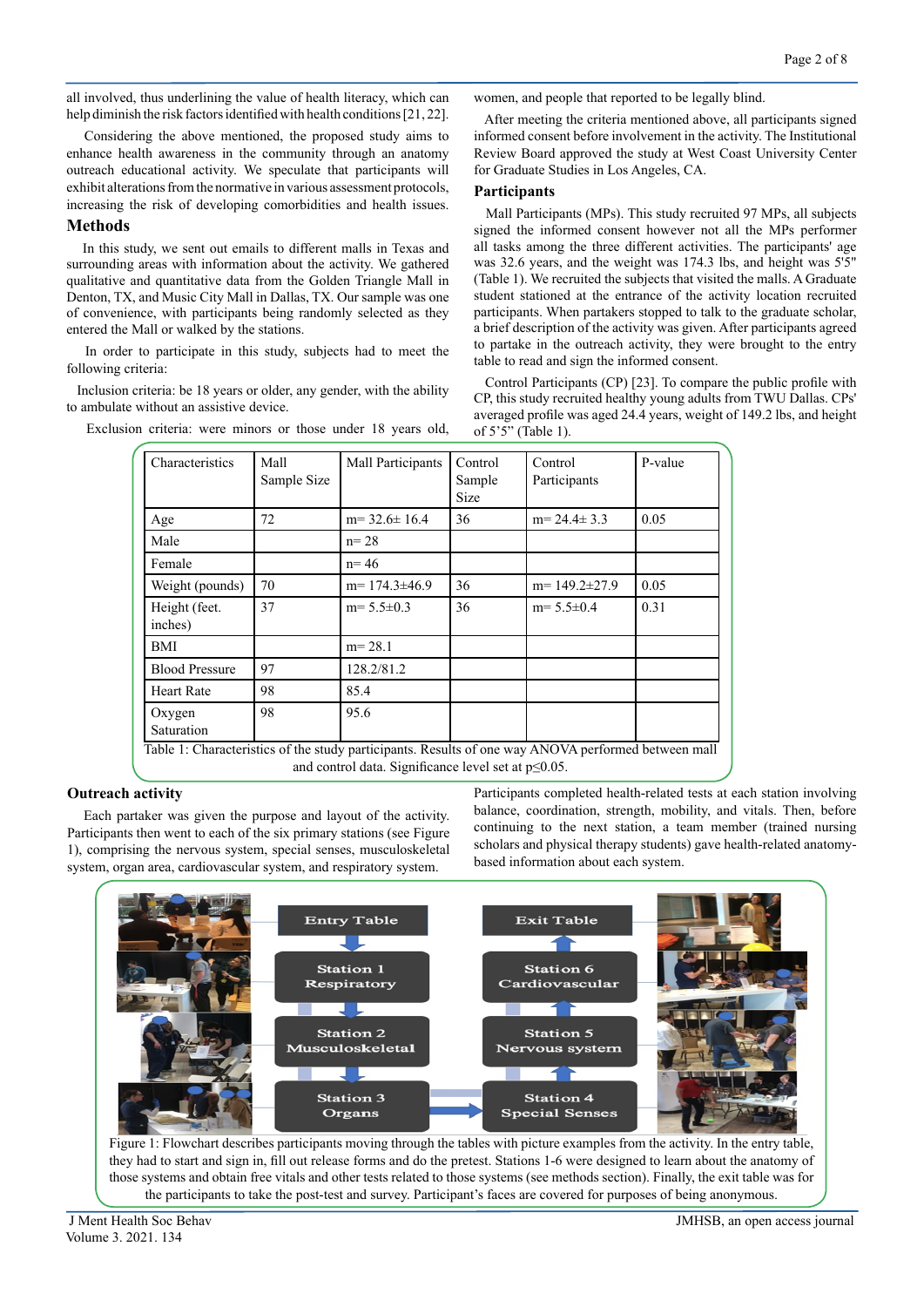#### **Stations**

**Entry Table:** Each subject was instructed about the project and their role in participating. Subjects that signed the informed consent were given a pretest to determine their basic anatomy knowledge before engaging in the study. Figure 1 illustrates the organizational scheme of the activity.

**1 Special Senses/Coordination Station:** A test was executed to evaluate the coordination of participants. (see Figure 1)

 Coordination testing comprised several trials. One trial ball bouncing with no vision-altering goggles (baseline), two of drawing a smiley face on a piece of paper with and without goggles respectively, followed by a second trial of bouncing a ball while wearing the goggles. Every activity was conducted with two researchers given the instructions, gathering the results, and assisting each participant.

 **Part 1.** We instructed the participant to bounce and catch a ball in their non-dominant hand five times. The researcher said, "bounce and catch the ball with one hand five times." We started the timer once we said, "go" after asking the participant if they were ready. The researcher timed the participant using a stopwatch. Once the participant completed the round, they stepped to the table for the written portion.

 Then, participants performed two drawings of a smiley face on their sheet. We explained to the participant to "draw a smiley face in the first box." Once they finished the initial drawing, the participant put on the vision altering goggles. The goggles we designed altered the visual input. They drew the second smiley face with the goggles. The researcher informed the participant to "draw a smiley face in the second box."

 **Part 2.** Then, participants were again handed the ball to do the second round of the ball bouncing, hand-eye coordination. The second trial was run just like the first, with the addition of the goggles. If the participant dropped or missed the ball and traveled out of the participant's reach, the researcher handed it back to them to continue the round without stopping the time. The round concluded that once the participant caught the ball after the 5th bounce.

 After completing this station, participants were educated about the importance of the visual, touch senses and the implication when both senses are lessened or impaired.

**2 Nervous System/Balance Station:** During the balance and postural control component, we used the Single-Leg Stance (SLS). The test comprised the participant standing on one leg for 30 seconds while being timed. Trials were recorded in seconds. (see Figure 1)

 Balance was assessed using SLS under four conditions; Ground (firm surface) without goggles (G-), foam (unstable surface) without goggles (F-), Ground with Goggles (G+), and Foam with Goggles (F+). We utilized a foam balance pad for G- and F- and modified goggles for G+ and F+. For safety, a spotter was used during the F+ condition. The participant was instructed to stand on one (either foot) foot for 30 seconds during each condition. Time was started when the participant lifted their foot and stopped when they touched the ground or reached 30 seconds.

 After participants were finished, we explained the anatomy/ function of the different parts of the nervous system, the three major systems used for equilibrium (vestibular, proprioception, visual), and the implications of a reduced balance system to the risks of falls and injury.

**3 Musculoskeletal Station:** At this station (see Figure 1), we asked participants to complete two tests measuring upper and lower extremities' strength and a walking component. Tests were done to measure grip strength, gastrocnemius and soleus strength, and gait parameters.

 HHD. To assess the upper extremity force, we used a Camry EH101 electronic Hand-Held Dynamometry (HHD). We asked participants to sit in a standard armless chair with back support and their feet flat on the floor. Two successive measurements were collected on

the dominant side and recorded. We then explained to the participant what the results mean, how they related to health, and average norms.

 Activ5. To measure the lower extremity force, we utilized the Activ5 dynamometer [24] and tested the total isometric force in lbs or kg. We had participants sit on the chair in the position as previously mentioned with the HHD test. We asked each participant which foot was dominant before the examination and had them remove the shoe on that side. The participant's knees were positioned at 90 degrees of flexion. The Activ5 device was placed with the top edge in line with the foot's metatarsals on the dominant side. We instructed the participant to hold the Activ5 device with their foot as hard as possible for 5 seconds while keeping their heel on the floor. A tablet with the Activ5 app was used to read the force produced on the Activ5 device. We performed the test 2 times and recorded the results. We explained to the patient their results and how lower body muscle strength related to health.

 TUG. To measure gait parameters, we adopted the TUG test. The set-up and the instructions for the TUG test were retrieved from the Shirley Ryan Ability lab website [25]. A GoPro camera system was used to video record all the gait trials and record the time taken to finish each trial. We placed a visible tape on both legs' lateral and medial malleoli on each participant before testing. Two trials were performed with no assistive device.

 Next, participants were instructed how to use a single point cane with their non-dominant hand while simultaneously performing a 2-point gait pattern. They conducted two trials of TUG with the cane in their non-dominant hand. The time, steps, cadence, and gait speed were recorded for each participant's four TUG trials.

 After partaking in this station, participants were educated on the musculoskeletal system, the importance of strength, muscle weakness's implication to quality of life, and basic exercise recommendations.

**4 Cardiovascular Station:** In the cardiovascular section (see Figure 1), participants had their blood pressure measured and described the heart's blood flow. Blood pressure was taken with the Omron HEM-71DLX blood pressure cuff or an iHealth blood pressure cuff.

 At the station's blood pressure section, participants were requested to take a seat to rest for a couple of minutes. Once the participant had rested, blood pressure was captured and recorded on the patient's form. Each participant was educated on their blood pressure reading compared to health standards (www.heart.org) [26] and reassured that this was not a diagnostic assessment for high blood pressure.

**5 Respiratory Station:** In this location (see figure 1), we measured pulse oximetry to measure arterial oxygen saturation and performed auscultation of the lungs [27]. Pulse oximetry and lung auscultation were measured and assessed according to the guidelines of the American Lung Association 2020 [28] (Lung.org). Participants were formerly educated on the importance of a healthy respiratory system and normal oxygen saturation values' health implications.

**6 Organ Station:** Here (see Figure 1), we provided the opportunity to view human organs from the Texas Woman's University Dallas Physical Therapy Department's cadavers. Participants observed and learned about the anatomy of healthy and pathological lungs, hearts, livers, gallbladders, kidneys, and spleens.

 Because human organs were shown, this location was optional. Participants were allowed to partake of this station or proceed to the next part of the activity. However, if the participants took part in the organ station, they were taught about the organs' functions and diseases regarding health and wellness by physical therapy and nursing scholars. A trained graduate scholar, who completed human anatomy, performed the organs' demonstration and education in this station. If requested, participants were allowed to touch the organs after donning gloves. The students performed all handling, teaching, and demonstration.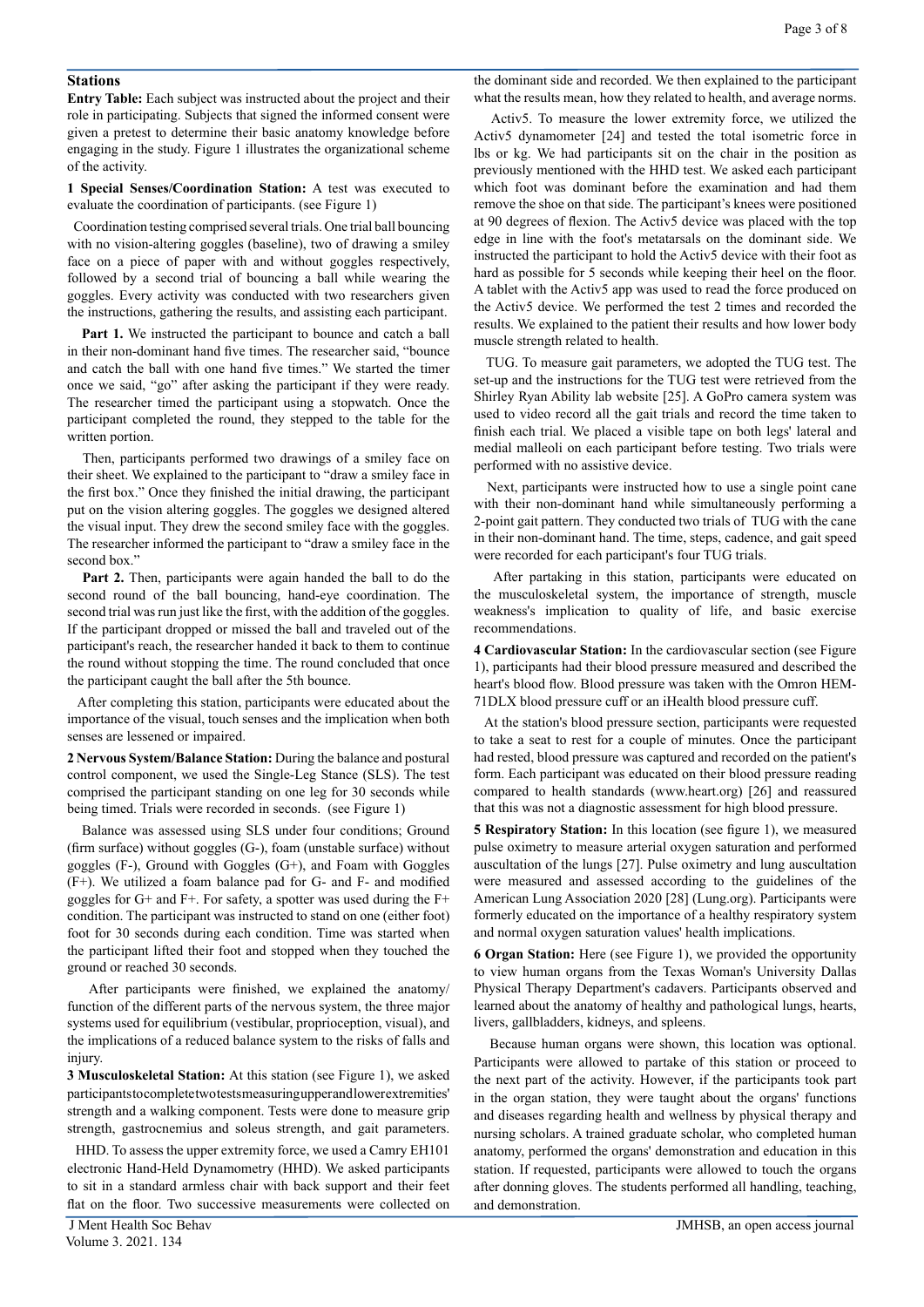Exit Table: (see Figure 1) Participants were given a survey to obtain insight into their perception of the activities and whether they found this outreach activity beneficial, as illustrated in Table 1.

**Data Analysis:** A one-way ANOVA was conducted on participant characteristics and evaluation data of HHD, SLS, and Coordination. A paired t-test was conducted on mall participant gait results. A p-value of <0.05 was employed to establish significant differences in outcomes.

## **Results**

**Public profile:** Table 1 shows a significant difference between age and weight between the CP and MP, but height was similar. Age p-value was 0.05, weight p-value was 0.05, and height p-value was 0.31. The average BMI for the CP was 24.8 and for participants was 29.

**Special Senses/Coordination:** As illustrated in Table 2, no notable difference was found  $(P=0.65)$ . The average coordination result for the ball NO Goggles trial from 35 MPs was 4.3+/-1.5 seconds. The average coordination result for the ball NO Goggles trial from 36 CP was 4.7+/-1.1 seconds. The difference was not observed to be significant with a P-value of 0.25. The average coordination result for the ball WITH Goggles trial from 35 MPs was 7.6+/-5.4 seconds. The average coordination result for the ball WITH Goggles trial from 36 CP was 7.1+/-2.8 seconds.

**Balance/ Nervous System:** Table 2 illustrates the average time for SLS with eyes open over ground was 25.9+/-7.8 seconds for 81 MPs and 29.6+/-13.0 seconds for 33 CP. There was no significant difference in time between the CP and MPs for SLS with eyes open over the ground (p=0.54). The average time for SLS with eyes closed over ground was 12.5+/-11.0 seconds for 81 MPand 24.5+/-10.0 seconds for 33 CP. There was a significant difference in time between the CP and MPs for SLS with eyes closed over ground  $(p=0.01)$ . The average time for SLS with eyes open over foam was 14.5+/-10.6 seconds for 32 mall participants and 29.2+/-3.3 seconds for 36 CPs. There was a significant difference in time between the CPs and MPs for SLS with eyes open over foam (p=0.001). The average time for SLS with eyes closed over foam was 5.7+/-7.0 seconds for 32 MPs and 4.3+/- 1.3 seconds for 36 CPs. There was a significant difference in time between the CP and MPs for SLS with eyes closed over foam (p=0.05).

#### **Muscle strength/ Musculoskeletal System:**

**HHD.** Table 2 exemplifies the average HHD results of 71 MPswas 64.7 lbs +/- 28.5 lbs. The average HHD results of 33 CPs were 72.8 lbs +/- 27.5 lbs. The CP had higher results with a difference of 8.1 lbs between the groups and a p-value of 0.18.

**Activ5.** Table 2 depicts the average Activ5 results of 27 MPswas 27.0 +/- 13.2 lbs. The average Activ5 results of 33 CPs was 17.1 +/- 5.2. MPs had higher results with a difference of 9.9 lbs and a p-value of 0.001.

| Test                                                                                                       | <b>Mall</b><br>Sample Size | Mall Participants                        | Control Sample<br><b>Size</b> | Control<br>Participants | P-value |
|------------------------------------------------------------------------------------------------------------|----------------------------|------------------------------------------|-------------------------------|-------------------------|---------|
| Hand-grip (pounds)                                                                                         | 71                         | $64.7 \pm 28.5$                          | 33                            | $72.8 \pm 27.5$         | 0.18    |
| Gastroc (pounds)                                                                                           | 27                         | $27.0 \pm 13.2$                          | 33                            | $17.1 \pm 5.2$          | 0.001   |
| SLEO (sec)                                                                                                 | 81                         | $25.9 \pm 7.8$                           | 33                            | $29.6 \pm 13.0$         | 0.54    |
| SLEC (sec)                                                                                                 | 81                         | $12.5 \pm 11.0$                          | 33                            | $24.5 \pm 10.0$         | 0.01    |
| SEAFOAM (sec)                                                                                              | 32                         | $14.5 \pm 10.6$                          | 36                            | $29.2 \pm 3.3$          | 0.001   |
| SLECFOAM (sec)                                                                                             | 32                         | $5.7 \pm 7.0$                            | 36                            | $4.3 \pm 1.3$           | 0.05    |
| <b>Ball NO Goggles</b>                                                                                     | 35                         | $4.3 \pm 1.5$                            | 36                            | $4.7 \pm 1.1$           | 0.25    |
| <b>Ball WITH</b><br>Goggles                                                                                | 35                         | $7.6 \pm 5.4$                            | 36                            | $7.1 \pm 2.8$           | 0.65    |
| SLEO: Single Leg Eyes Open<br>SLEC: Single Leg Eyes Closed<br>Sec: Seconds                                 |                            |                                          |                               |                         |         |
| Table 2: Strength and balance test data. Results of one way ANOVA performed between mall and control data. |                            | Significance level set at $p \le 0.05$ . |                               |                         |         |

**TUG:** Table 2 denotes the total of 15 mall participants who performed the TUG tests. The average time taken to complete the TUG with the cane was 13.1 seconds  $+/- 4.4$  and without the cane 9.7 seconds  $+/- 2.2$ . The time taken to perform the TUG with the cane was 3.4 seconds higher, with a p-value of 0.001. The average number of steps taken with the cane was 13.6 steps  $+/- 2.3$  and without the cane 12.1 steps +/- 9.7. The steps taken with the cane were 1.5 steps higher with a p-value of 0.001. The average cadence without the cane was 12 steps/min higher than with the cane, with a p-value of 0.001. The cane's average gait speed was 0.25 m/s +/- 0.8 and without the cane was 0.33 m/s +/- 0.12. TUG without the cane was 0.08 m/s higher with a p-value of 0.001.

**Cardiorespiratory:** Table 1 illustrates the values for blood pressure, heart rate, and oxygen saturation of the MPs. According to the American heart association 2020 [29], all measurements are within normal limits except for blood pressure, which is slightly elevated with an average of 128.2/81.2 mmHg.

## **Discussion**

Our research involved awareness outreach activities at various shopping malls (see Figure 1), forecasting to employ anatomy as

a teaching tool to provide health understanding to the community while gathering the public's health profile. This project was referred to Anatomy at the Mall because our study's primary intent was to educate the public about human anatomy and their health through anatomy while gaining a fundamental health profile on community people. In essence, this investigation segregated particular strategies into anatomy systems or components. Among the areas covered, we highlighted health and anatomy aspects of coordination (special senses), balance (nervous system), muscle strength (musculoskeletal), and blood pressure/heart rate cardiorespiratory.

 Our initial assumption implied that partakers would exhibit deviations from the normative in the various assessment protocols, heightening the risk of developing comorbidities and health issues. Out of the four components discussed above, the MPs displayed alterations from the normative values in balance, lower leg strength, and blood pressure means; accordingly, we partly accept our previous hypothesis.

**Special Sense, Coordination Station.** Our findings indicate similarities compared to coordination in MPs assessed at the Mall than in young, healthy adults. This research exemplifies that although other body systems might decline with maturing, hand-eye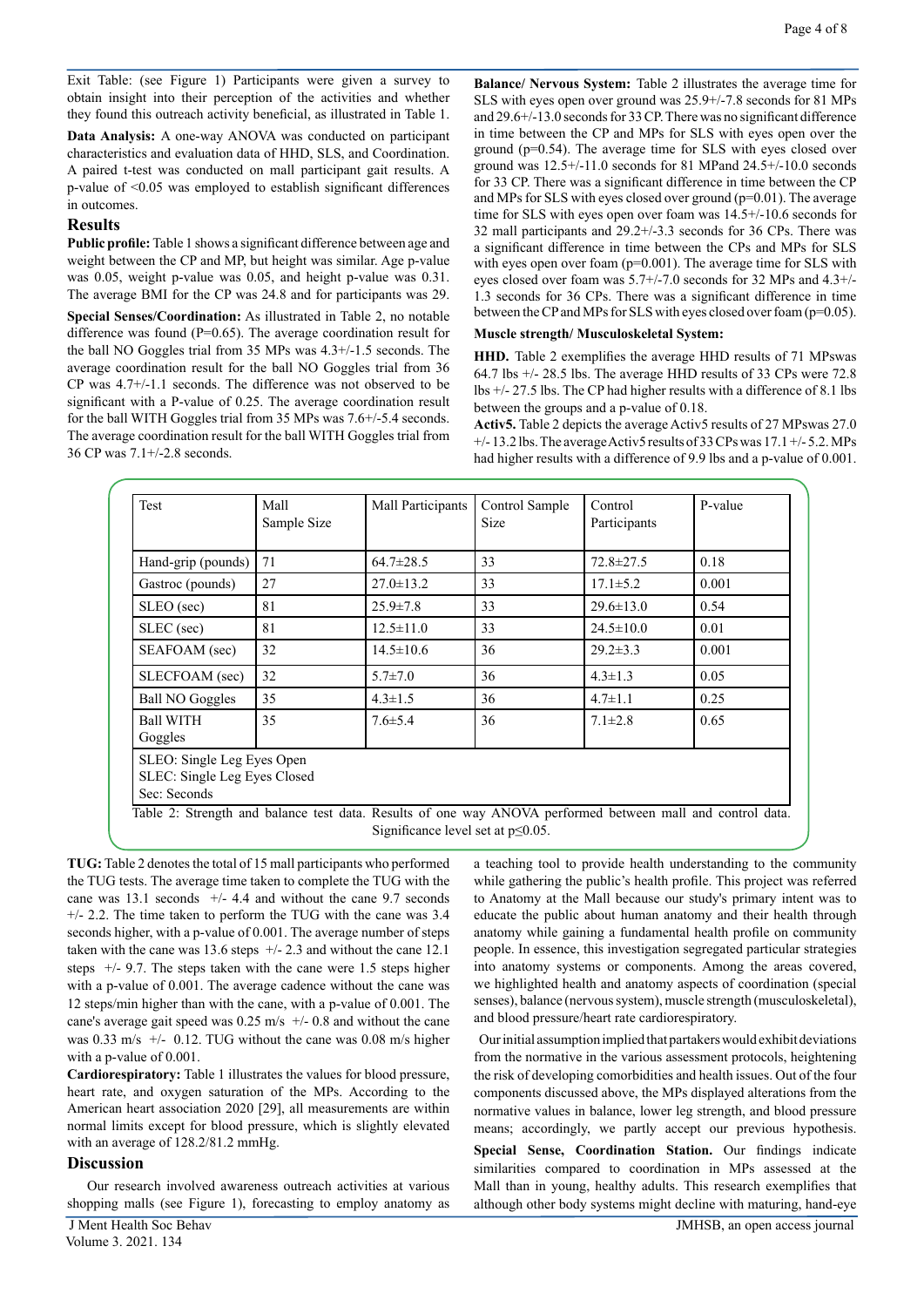coordination remains unscathed in these participants. Previous studies reveal the deficiencies generated in coordination during different scenarios are related to neurological difficulties, musculoskeletal damage, and older age. One potential interpretation for this study's analogies could be related to how hand-eye coordination is a part of ordinary activities. Many routine tasks, such as key in the keyhole and fork in the mouth while eating, for instance, are part of the several ways people train, engage in, and maintain coordination accuracy [30, 31]. Conversely, because of the simplicity of the ball bouncing task, we might have observed a ceiling-effect. A greater level of coordination task might have also been required to distinguish handeye coordination between the groups.

 Another interpretation for the parallels in coordination is motor learning. We believe motor learning had a role during the hand-eye bouncing the ball coordination [32]. Since participants bounced the ball first with the visual system untouched, no goggles, motor learning was a component during the second part of the evaluation, when the examination required visual alteration with the goggles.

 Although there was no statistical variation between the MPs and the CP, both groups increased their time from the NO GOGGLES task to the GOGGLES task. Participants were healthy; therefore, we were expecting similarities in the coordination component of the study. Previous researchers reported that profound impairment, such as visual field failure, is associated with longer reaction times and overall movement times [33]. Additionally, there are limited investigations on visual deterioration and its effect on coordination in community-dwelling people. Preliminary examinations have studied eye movement and behavior in coordination tasks [34, 35]. However, further research must be undertaken to determine how visual impairment affects eye movements in hand-eye coordination tasks in the community-dwelling population. Considering the outcomes above, prospective studies should focus on the reaction time of both upper extremities and lower extremists and visual impairment to further interpret and characterize the coordination aspects of distinct groups of participants.

**Nervous system, balance station:** This study highlights that SLS balance is significantly impacted by the community group when visual and proprioceptive inputs are modified. Our results show a significant distinction in balance between the CP and the community group. Our findings suggest the factor provoking balance alteration is the relative inactivity of the public participants compared to the healthy individuals in the CP. Increased physical activity allows the body to train and improve the proprioceptive and vestibular systems, two critical components for balance [32].

 Consequently, reduced physical activity culminates in diminished usage of both the proprioceptive and vestibular systems leading to increased reliance on the visual system to maintain balance [32]. SLS balance is also closely associated with dynamic stability during gait. Humans stand or bear weight on both feet during several movements, such as looking at a computer, standing in line, or cooking. Regardless, during gait, a single-leg stance is a fundamental component of the gait cycle. SLS time translates to dynamic balance, as longer SLS times will likely result in higher gait speeds [36].

 Previous studies reveal the various pathologies and diagnoses that could alter the balance, such as diabetes and HIV [37, 38]. Nevertheless, our research substantiates that many seemingly healthy individuals in the community also demonstrate distorted balance. In our investigation, many MPs were astonished at the difficulty of maintaining SLS balance when vision and/or proprioception were modulated. Their decrease in balance had previously passed unnoticed due to compensation within the balance system's main components [39]. Once balance was challenged, the system could no longer compensate, requiring a stepping strategy to maintain standing balance.

 J Ment Health Soc Behav JMHSB, an open access journal It seems SLS has a steady decline in the community group. Losing the ability to balance in one limb will ultimately lead to increased

fall risk, falls, and injuries. We suggest promoting and incorporating single limb activities in everyday tasks to slow down SLS time reduction. In the future, detailed testing procedures must be implemented to acquire more detailed data.

**Muscle Strength / Musculoskeletal Station:** Our findings of this section revealed that, on average, the MPs scored less on handgrip values than the CP, but the distinction was not significant. However, on the plantar flexor, the CP scored less than the MPs with a considerable strength difference. Our results indicate that lower extremity strengths reduce or decline at a faster rate than the upper limb. A plausible explanation for our discoveries might be related to the rising trend of adolescents and adults who are not active. Therefore, this study could reveal an increasing tendency to reduce strength in the Dallas area and the associated increase in risk for health-related disorders (Data USA, 2018 & DSHS, 2014). We propose further examinations for Activ5 and HHD correlation and norms, providing activation of solely plantar flexors.

 Most of the CPs were full-time students. As such, they spent most of the day sitting, making this previous statement a possible interpretation for the distinction in plantar flexor values and a limitation of this study. Early studies pointed to decreased physical activity reducing muscle strengths impacting balance and leg flexibility in older populations [40]. Notably, the present research discovered a potential trend involving pupils, lower limb weakness, and prolonged sitting. Further investigation should be conducted to recognize the impact of prolonged sitting with plantar flexor weakness. Additionally, we advise reviewing the ramifications of said weakness on gait and balance in full-time students.

**TUG.** Our examination indicated that the average cadence for the TUG was greater when performed without the cane. This cadence reduction while using the cane could be because participants were experiencing difficulty coordinating a 2-point gait pattern with the cane, leading to a slower cadence. The reason for integrating the cane during the TUG test was to determine the impact of this assistive device on gait in healthy subjects.

 The ongoing research found out that gait speed for TUG with and without the cane was markedly lower than expected, notably since, from a clinical perspective, the community's normal gait speed is about 1.4 meters/second. The dilemma is that slower TUG times have been accompanied by more significant body mass index, comorbidities, and worsened perceived physical and mental health. [41]. Therefore, we interpret that introducing the cane to the standard gait patterns presents a more significant challenge to the community participating, provoking them to compensate with a slower cadence. Future inquiries should explore whether the demand for an assistance device could identify early manifestations of gait alterations, or the equipment typically will reduce cadence.

 On the other hand, TUG's gait speed without a cane was higher than with the cane, implying that the cane decreased gait speed. The variation in gait speed using the cane could be due to an absence of familiarity with assistive devices and dual-tasking [42]. The discrepancy could also be due to the type of assistive device, whereas a particular assistive device such as a two-wheeled walker or using two canes could have increased gait speed [42].

 One limitation to this station was that only 15 participants performed the TUG due to the station's location and the duration of time taken to accomplish the TUG trials. Many participants did not want to wait in line to perform this evaluation. These issues could have been achieved by adopting two camera systems to separately record two participants simultaneously and reduce the delay time.

#### **Cardio and respiratory station:**

**BMI:** Our findings show that the MPs were overweight according to the BMI calculator of the CDC 2020 compared to the CP. The CDC established that overweight and obese people are prone to suffer different issues and conditions such as hypertension, high cholesterol,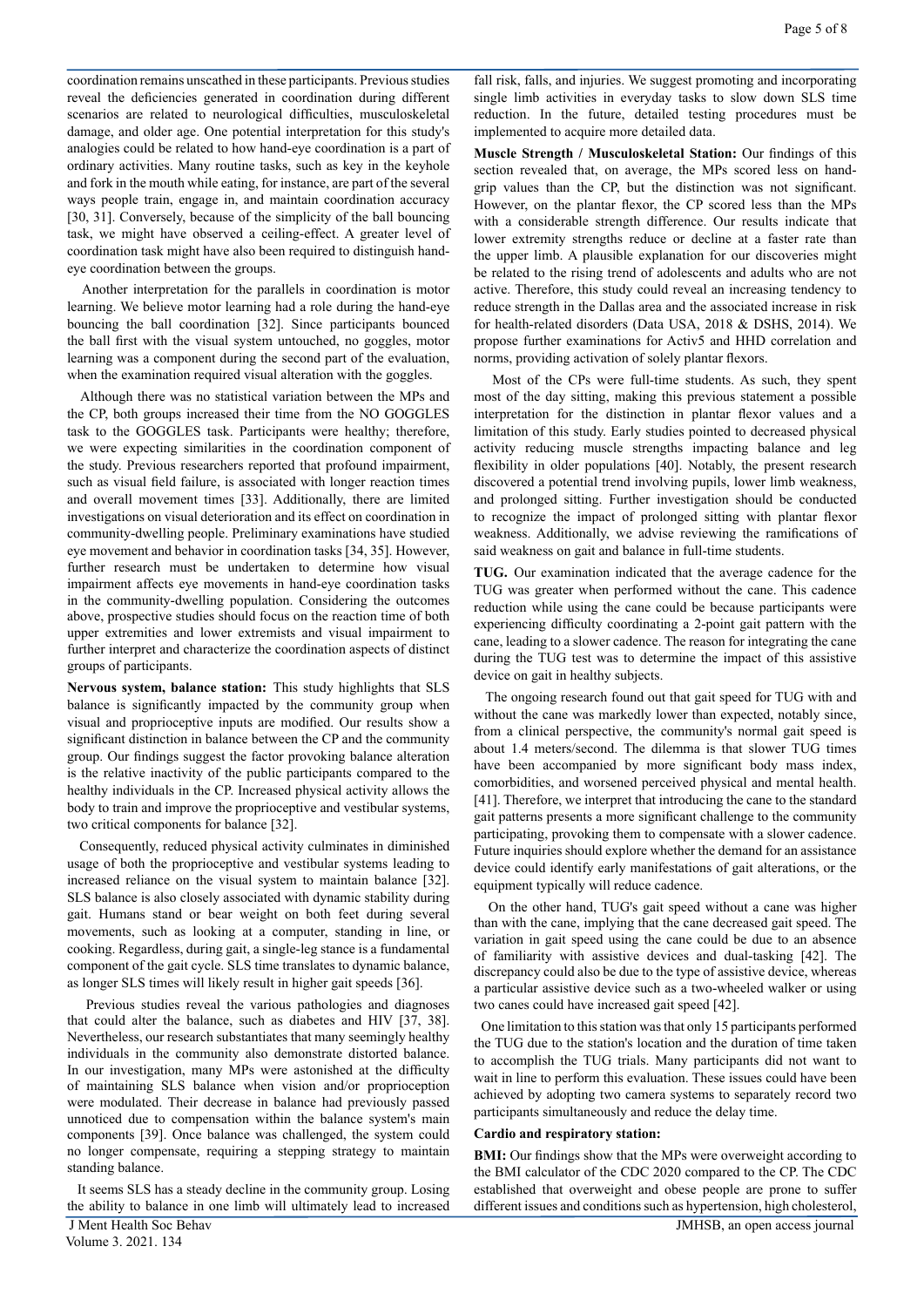and diabetes. Therefore, it was expected that our participants' average blood pressure was above normal levels, classifying them as hypertension stage 1, according to the American Heart Association 2020 [29].

 Previous studies suggest that the obesity epidemic is in every population, including children. A study in 433 African American adolescents showed a prevalence of high blood pressure in this community. Furthermore, it showed how this group of students were unaware of their condition and did not see themselves as obese and exhibiting signs of hypertension [43]. However, some studies suggest that it decreases the sedentary lifestyle by examining exercise programs and improves sleep quality in obese adults [44]. Engaging in a moderate exercise of at least 30 minutes in the week was sufficient to start lowering high blood pressure [43].

 Similar to both the CDC and the American Heart Association [29], we recommend to stop gaining weight and to lose a minimum of 10% of their weight. This small amount of weight loss can reduce health problems such as hypertension and high cholesterol. One of the constraints of this study was that some participants did not complete the entire program, and our database does not have the numbers of weight, HR, for instance, for all the 97 participants.

**Sat O2 and HR:** The pulse oximeter enables us to understand how much oxygen our patients' red blood cells were obtained, hence the saturation (Sat02). Our findings revealed that both heart rate (85.4 bpm in average) and Sat02 (95.6% in average) were within the acceptable values. According to the American Lung Association, an acceptable result is from 90-92%. Thus, our participants were exceeding the expectations of a normal rate in terms of oxygenation. Usually, the SatO2 values are steady unless other underlying conditions affect the lungs' ability to exchange oxygen or hemoglobin for carrying oxygen, such as chronic obstructive pulmonary diseases [45]. There fore we were expecting these findings.

 Regarding the heart rate, according to the American Heart Association, the normal values of the resting heart rate is from 60-100 bpm. Thus, the participants were within accepting average values of heart rate. However, the AHA recommends that a "lower bpm is better" for a resting heart rate, and it also correlates this to the physical activity of a person. So, the "higher the heart rate is, the lower the physical fitness," which could translate to develop "high blood pressure and more body weight."

 We expected that numerous of our participants had a higher than normal blood pressure and weight due to many possible factors including sedentarism, and an unhealthy diet that is fostered and sponsored by different circumstances [46]. Because of the aforementioned average values, we showed our participants the results that they obtained. We explained the meaning of each value to raise the awareness of living a healthy lifestyle.

 Weekly, a minimum of at least 150–300 minutes of moderateintensity activity is recommended to reduce the onset of chronic diseases such as high blood pressure in adults according to the WHO (www.WHO.INT) [47]. We speculate that inquiring information such as HR and BP in a public area (shopping mall) might encourage people to walk more. Further research should focus on promoting specific, doable physical activity goals for MP's when they attend public places. This physical activity objective could comprise simple modifications such as parking the car as far as possible from the entrance and starting on the opposite side of the establishment for extra steps.

# **Conclusion**

Our study shows that the community-dwelling population around the DFW area lacks basic knowledge of anatomy and physiology. The study also demonstrated that individuals in the community exhibit significant differences in various assessment protocols than normative values. MPs displayed decreased lower leg strength,

balance, and TUG time than the healthy CP, heightening their risk of developing comorbidities and health issues. The current study ushers in introducing human anatomical organs to MPs in a wellvisited area, the Mall. Additionally, we identified several aspects that point to early changes in normal human functions. These modifications described above were possibly going unnoticed before the participants partake in this activity.

 Several shortfalls are worth pointing out; first, the lack of students to administer standardized testing procedures among participants across all events and data collection being taken from the same malls at different times of the year. These limitations led to incomplete data forms, which hindered our ability to analyze factors based on gender, age, weight, and other patient characteristics. The constraints also led to a lack of variance in mall locations across the DFW area, potentially resulting in skewed data. Various factors came into play for the previous limitations, including various malls declining to host our anatomy outreach activity, lack of coordination for checking information during the activity, short notice of events, and lack of standardized procedural training before the start of activities. These issues were corrected as the activity commenced. To further address these limitations, we recommend that a new station be included to ensure all data and tests are completed before the participant exiting the tour.

 One final note, we hope the positive response, findings, and benefits of this activity encourages malls and other public facilities to be open to host these events in the future. Our study's results can be used to inform clinicians or health providers on the lack of knowledge concerning anatomy and physiology in the community-dwelling population and how information on anatomy systems can be applied to instruct their patients on the importance of health.

# **Acknowledgments**

We would like to acknowledge the following people for helping in the Anatomy Tour at the Mall activities: Angela Agogo, Armida Belvill, Luning He, Dexter Hamilton, Sheila Wimberley, Anesa Hearst, Paul Davis, AditaGhney, LaMonica West, Sherri Smith-Keys, and Roshae Garner; your support and participation was instrumental for us. We would also like to give honorable mentions to the students Monica Mathis, Leslie Hadley, Tyler Reyes, Laura Tapia, and Rubi Aviles for your great responsibility and dedication to teach the participants. Finally, we would like to thank Chimdi Maduka, Anna Palacios, Komal Hemani, AneesahHyder and Damaris Hernandez for your participation and support.

**Conflic of Interest:** Author declares no conflit of interest.

# **References**

- 1. Centers for Disease Control and Prevention. (2019). Diseases & conditions: Heart disease. Retrieved 10/10/19 from: https:// www.cdc.gov/heartdisease/
- 2. Bohannon, R. W. (2015). Muscle strength: Clinical and prognostic value of hand-grip dynamometry. *Current Opinion in Clinical Nutrition & Metabolic Care, 18*(5), 465-470. DOI: 10.1097/MCO.0000000000000202
- 3. Lee, L., Patel, T., Costa, A., Bryce, E., Hillier, L. M., Slonim, K., Molnar, F. (2017). Screening for frailty in primary care. *Canadian Family Physician, 63*(1), 51-57. DOI: 10.1111/ ggi.12508
- 4. Rijk, J., Roos, P., Deckx, L., Akker, M., &Buntinx, F. (2016). Prognostic value of hand-grip strength in people aged 60 years and older: A systematic review and meta-analysis. *Geriatrics Gerontology International, 16*(1), 5-20. DOI: 10.1111/ggi.12508
- 5. Agnieszka, W.S., Agnieszka, Ć.S., Natalia, W., Bernard, S., Anna, W.P. (2019). Association between Handgrip Strength, Mobility, Leg Strength, Flexibility, and Postural Balance in Older Adults under Long-Term Care Facilities. *Biomed Res Int*, 2019:1042834. DOI: 10.1155/2019/1042834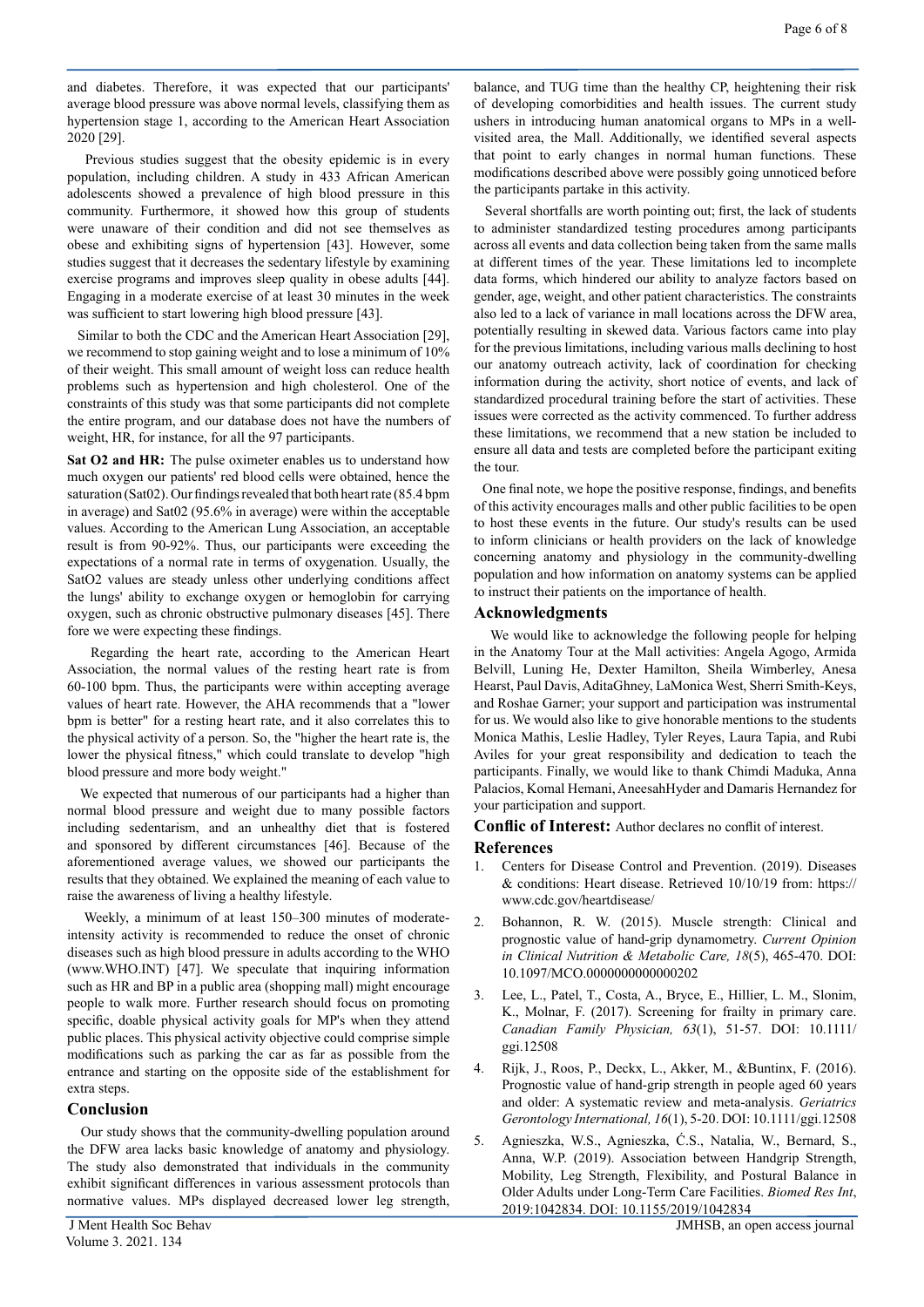- 6. Debette, S., Leone, N., Courbon, D., Gariepy, J., Tzourio, C., Dartigues, J., Ritchie, K., Alperovitch, A., Ducimetiere, P., Amouyel, P., &Zureik, M. (2008). Calf circumference is inversely associated with carotid plaques. *Stroke, 39*(11), 2958- 2965. DOI: 10.1161/STROKEAHA.108.520106
- 7. García-Hermoso, A., Cavero-Redondo, I., Ramírez-Vélez, R., Ruiz, J. R., Ortega, F. B., Lee, D., & Martínez-Vizcaíno, V. (2018). Muscular strength as a predictor of all-cause mortality in an apparently healthy population: A systematic review and meta-analysis of data from approximately 2 million men and women. *Archives of Physical Medicine and Rehabilitation, 99*, 2100-13DOI: 10.1016/j.apmr.2018.01.008
- 8. Yoshimura, K., Urabe, Y., Maeda, N., & Yoshida, T. (2019). Relationship between energy expenditure during walking and step length in patients with heart failure.*Topics in Geriatric Rehabilitation, 35*(2), 97-103. DOI: 10.1097/ TGR.0000000000000206
- Warren, M., Ganley, K. J., & Pohl, P. S. (2016). The association between social participation and lower extremity muscle strength, balance, and gait speed in US adults. *Preventive Medicine Reports, 4*, 142-147. DOI: 10.1016/j.pmedr.2016.06.005
- 10. Bergland, A., Jørgensen, L., Emaus, N., & Strand, B. H. (2017). Mobility as a predictor of all-cause mortality in older men and women: 11.8 year follow-up in the tromsø study. *BMC Health Services Research, 17*(1), 22. doi:10.1186/s12913-016-1950-0
- 11. Kim, W. B., Kim, B. R., Kim, S. R., Han, E. Y., Nam, K. W., Lee, S. Y., . . . Kim, J. H. (2019). Comorbidities in patients with end-stage knee OA: Prevalence and effect on physical function. *Archives of Physical Medicine and Rehabilitation*. DOI: 10.1016/j.apmr.2019.04.005
- 12. Beenakker, K. G. M., Ling, C. H., Meskers, C. G. M., de Craen, Anton J. M., Stijnen, T., Westendorp, R. G. J., & Maier, A. B. (2010). Patterns of muscle strength loss with age in the general population and patients with a chronic inflammatory state. *Ageing Research Reviews, 9*(4), 431-436. doi:10.1016/j.arr.2010.05.005
- 13. Scott, M.G., Ivor, J. B., Gregory, L. B., Alan, Chait., Robert, H. E., Barbara, V. H, William, M., Sidney, C. S., and James, R. S. (1999) . *Diabetes and Cardiovascular Disease*. https://doi. org/10.1161/01.CIR.100.10.1134
- 14. Paeratakul, S., Lovejoy, J. C., Ryan, D. H., & Bray, G. A. (2002). The relation of gender, race, and socioeconomic status to obesity and obesity comorbidities in a sample of US adults. *International Journal of Obesity, 26*(9), 1205-1210. doi:10.1038/SJ.ijo.0802026
- 15. Wallace, R., Lo, J., & Devine, A. (2016). Tailored nutrition education in the elderly can lead to sustained dietary behaviour change. *The Journal of Nutrition, Health & Aging, 20*(1), 8-15. doi:10.1007/s12603-016-0669-2
- 16. Vieira, L. P., Nobre, M. R. C., & da Silveira, J.,Augusto Cardoso. (2016). Effects of nutrition education on recurrent coronary events after percutaneous coronary intervention: *A randomized clinical trial. BMC Nutrition, 2*(1), 72. doi:10.1186/ s40795-016-0111-5
- 17. Tippens, K. M., Erlandsen, A., Hanes, D. A., Graybill, R., Jackson, C., Briley, J., &Zwickey, H. (2019). Impact of a short-term naturopathic whole-foods-based nutrition education intervention on dietary behavior and diabetes risk markers: A pilot study. *The Journal of Alternative and Complementary Medicine, 25*(2), 234-240. doi:10.1089/ACM.2018.0025
- 18. Love, R., Adams, J., Sluijs, E., Foster, C., Humphreys, D. (2018). A cumulative meta-analysis of the effects of individual physical activity interventions targeting healthy adults. *Obesity Reviews, 19*(8), 1164-1172. DOI: 10.1111/or.12690
- 19. Chase J. A. (2015). Interventions to Increase Physical Activity Among Older Adults: A Meta-Analysis. *The Gerontologist, 55*(4), 706–718. doi:10.1093/geront/gnu090
- 20. Cohen, D. A., Han, B., Derose, K. P., Williamson, S., Marsh, T., & McKenzie, T. L. (2013). Physical activity in parks: A randomized controlled trial using community engagement. *American journal of preventive medicine, 45*(5), 590–597. doi:10.1016/j.amepre.2013.06.015
- 21. Taylor, A., Diggle, P., & Wessels, Q. (2019). What do the public know about anatomy? Anatomy education to the public and the implications. *Anatomical Sciences Education, 11*(2), 117-123. DOI: 10.1002/ase.1746
- 22. Mathis, M. ., Gonzalez-Sola, M., & Rosario, M. (2020). Anatomy Observational Outreach: A Multimodal Activity to Enhance Anatomical Education in Undergraduate Students. *Journal of Student Research, 9*(1). https://doi.org/10.47611/jsr. v9i1.869
- 23. Centers for Disease Control and Prevention. (2020). Adult BMI Calculator. Retrieved 05/25/2020 from: https://www.cdc. gov/healthyweight/assessing/bmi/adult\_bmi/english\_bmi\_ calculator/bmi\_calculator.html
- 24. Activbody. (2020). Activ5. Retrieved April 8, 2020 from: https://activ5.activbody.com
- 25. Timed up and go. (2013). Shirley Ryan AbilityLab. Retrieved from: https://www.sralab.org/rehabilitation-measures/timed-and-go
- 26. Heart. Understanding Blood Pressure Readings Retrieved January 5th, 2021. https://www.heart.org/en/health-topics/highblood-pressure/understanding-blood-pressure-readings
- 27. Valdez-Lowe, C., Ghareeb, S. A., & Artinian, N. T. (2009). Pulse oximetry in adults. *AJN The American Journal of Nursing, 109*(6), 52-59.
- 28. American Lung Association. (2020) Pulse oximetry. *Retrieved April 6*, 2020 from: https://www.lung.org/lung-health-diseases/ lung-procedures-and-tests/pulse-oximetry
- 29. American Heart Association (2020) Blood Pressure. Retrieved May 19, 2020 from: https://www.heart.org/en/health-topics/ high-blood-pressure/understanding-blood-pressure-readings
- 30. Soechting JF (2009) Eye-Hand Coordination Timing and Reference Frames. In: Binder M.D., Hirokawa N., Windhorst U. (eds) Encyclopedia of Neuroscience. Springer, Berlin, Heidelberg. https://doi.org/10.1007/978-3-540-29678-2\_3256
- 31. J Randall Flanagan, Miles C Bowman, Roland S Johansson. Control strategies in object manipulation tasks, Current Opinion in Neurobiology. Volume 16, Issue 6, 2006, Pages 650-659. https://doi.org/10.1016/j.conb.2006.10.005.
- 32. Shumway-Cook, A., & Woollacott, M. H. (2017). Motor control: Translating research into clinical practice. Philadelphia: Lippincott Williams & Wilkins. APA (6th ed.)
- 33. Pardhan, S., Scarfe, A., Bourne, R., &Timmis, M. (2017). A comparison of reach-to-grasp and transport-to-place performance in participants with age-related macular degeneration and glaucoma. *Investigative Ophthalmology & Visual Science, 58*(3), 1560-1569.
- 34. Land, M. F., & McLeod, P. (2000). From eye movements to actions: how batsmen hit the ball. *Nature Neuroscience, 3*(12), 1340-1345.
- 35. Leigh, A.M. , John, F.S.(2007).Target interception: hand-eye coordination and strategies.
- 36. Ji-Hye Junga, Si-EunKob, Seung-Won Leec (2014) Immediate effects of single-leg stance exercise on dynamic balance, weight-bearing and gait cycle in stroke patients. *Physical Therapy Rehabilitation Science 3*(1):49-54DOI: 10.14474/ ptrs.2014.3.1.49